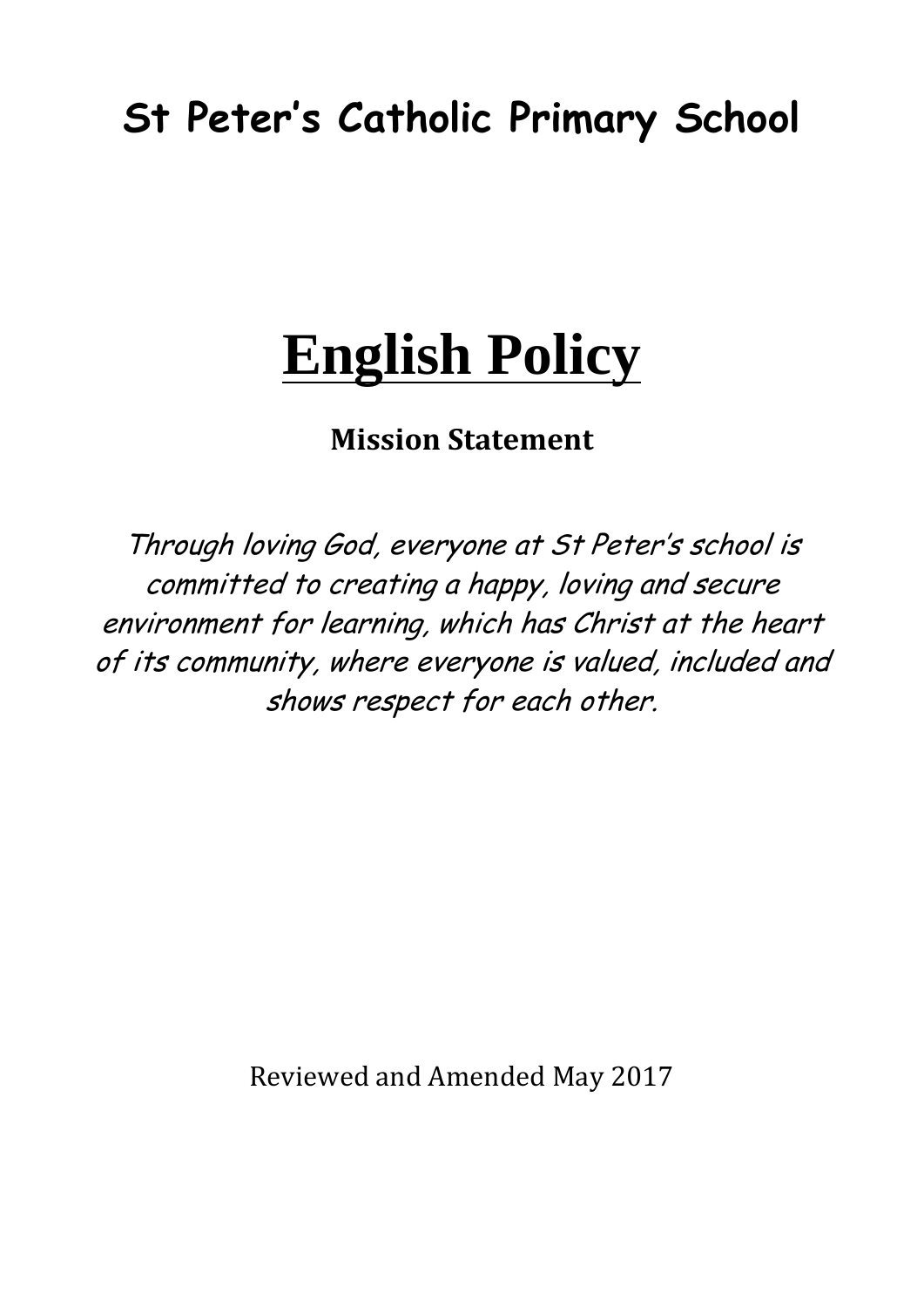#### **Aims/Rational:**

At St Peter's school we aim to develop in our pupils the ability to communicate effectively in speech and writing and to listen with understanding. We aim to make them enthusiastic, fluent and responsive readers who can learn within a literate environment and gain pleasure from the written word.

#### **Objectives:**

#### **To develop our pupils as speakers and listeners we:**

- give them opportunities to express their ideas to a range of audiences;
- give them opportunities to take part in group discussion and drama activities;
- encourage them to listen and respond appropriately to others;
- help them to understand the need to adapt their speech to different situations;
- give them opportunities to evaluate and reflect on their own speech;
- encourage them to use the vocabulary and grammar of standard English whenever appropriate.

#### **To develop our pupils as readers we:**

- teach them to read accurately and fluently using a range of strategies;
- help them to understand and respond, verbally and in the written form, to what they read using inference and deduction where appropriate;
- encourage them to read a wide range of fiction and non-fiction books;
- encourage them to read independently and with enjoyment;
- teach them how to seek information and learn from the written word.

#### **To develop our pupils as writers we:**

• teach them to write effectively for a range of purposes and a range of readers, adapting their vocabulary and style as appropriate;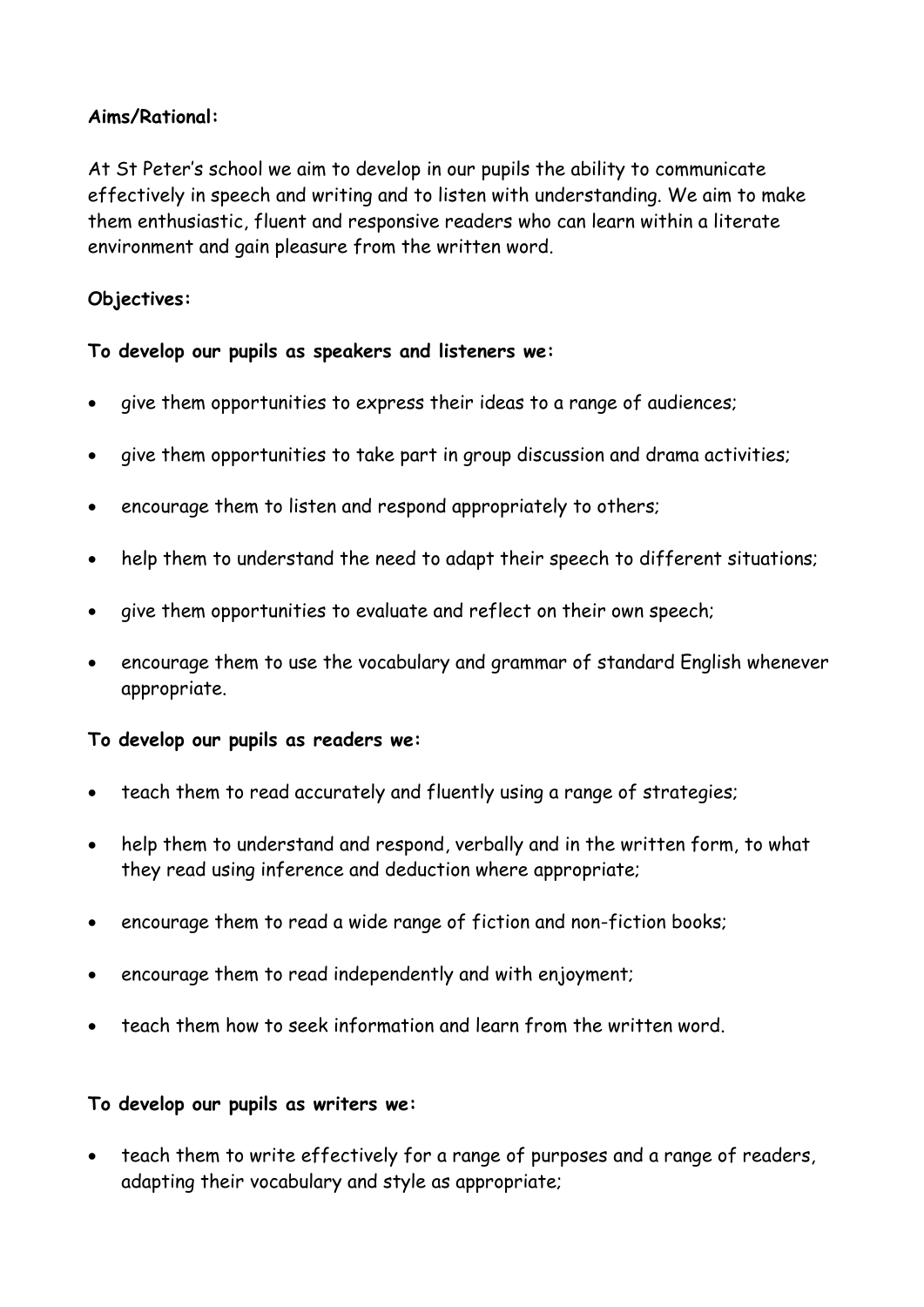- encourage them to write with interest, commitment and enjoyment;
- show them how to write in a variety of forms such as stories, poems, reports and letters;
- show them how to evaluate and improve their own writing;
- to understand basic grammar and sentence structure
- show them how to use punctuation to make meaning clear to their reader;
- give them the knowledge and the strategies to become confident and accurate spellers
- teach them a fluent and legible style of handwriting, promoting an understanding of how to present work appropriately.

#### **To add to our pupils' knowledge about the English Language we:**

- make them aware of the way our language varies and in this context explain the importance of standard English;
- draw their attention to features of standard English grammar which differ from local speech;
- introduce them systematically to the conventions of spelling and punctuation;
- encourage them to extend their vocabulary
- explain features of English grammar using correct terminology and apply in own writing

#### **I.C.T**

Children are shown how information technology can be applied in their English work and will be given opportunities to explore these possibilities.

#### **English Skills**

The separate skills of English are best developed through work, which integrates and links these skills across other areas of the curriculum. We provide weekly writing opportunities, to practise and apply these skills, which are interesting and **motivating**,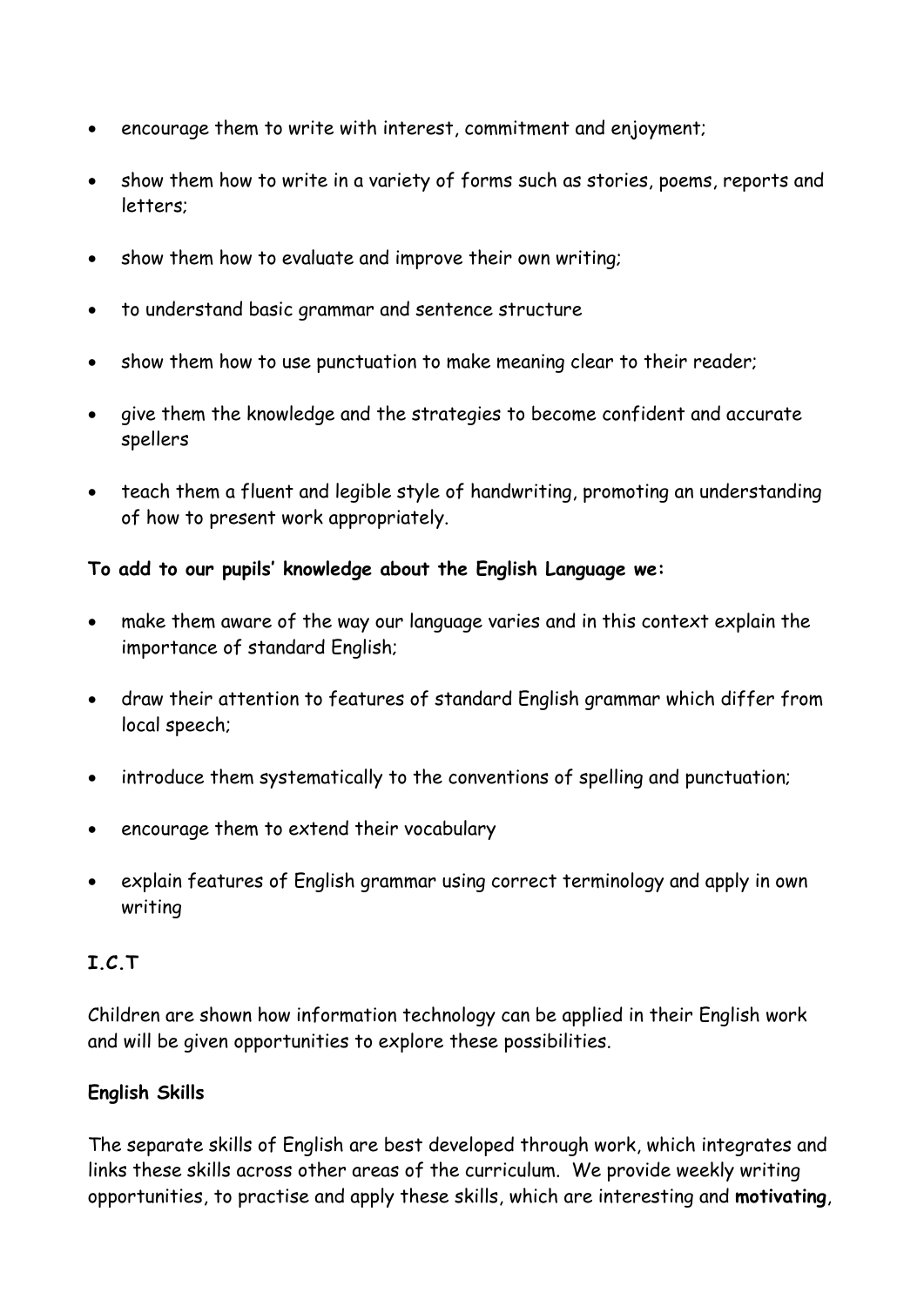and lead to worthwhile outcomes. Such activities provide the best context for increasing children's knowledge about the English language and include opportunities for speaking, listening and reading. It is also necessary to focus separately on aspects of knowledge about the language at times so that children learn what they need to know in a systematic way.

#### **Planning and Organisation**

#### **Long-term planning**

English in the National Curriculum is delivered through the Lancashire Scheme of Work which includes a detailed and progressive set of key learning objectives for each year group. In addition, Foundation and KS1 use Read Write Incorporated (RWI) to skill the children in reading and writing until they achieve the expected standard.

#### **Medium-term planning**

These are for a term and are taken from the Lancashire scheme of work. In Foundation Stage ELGs are used to inform curriculum content. We have adopted and adapted the principles of Pie Corbett's Talk for Writing and Book Talk. The Talk for Writing process of Imitation, Innovation and Independent application is used for different text types. Opportunities for applying reading and writing skills across the curriculum are planned and linked to topics when and where appropriate.

#### **Short-term planning**

These provide the objectives, outcomes and success criteria which are to be taught. The short term plans include cross-curricular links and ICT. They include differentiation and support.

English is taught daily. Pupils in Foundation and KS1 are taught in groups according to ability and progress is measured half termly and groups are rearranged accordingly.

#### **Spelling**

Spelling is taught throughout EYFS and KS1 within the RWI programme, however there is emphasis on CEW/high frequency words. From year 2 onwards it is taught using No Nonsense Spelling and other resources as appropriate.

#### **Handwriting**

See Appendix 1.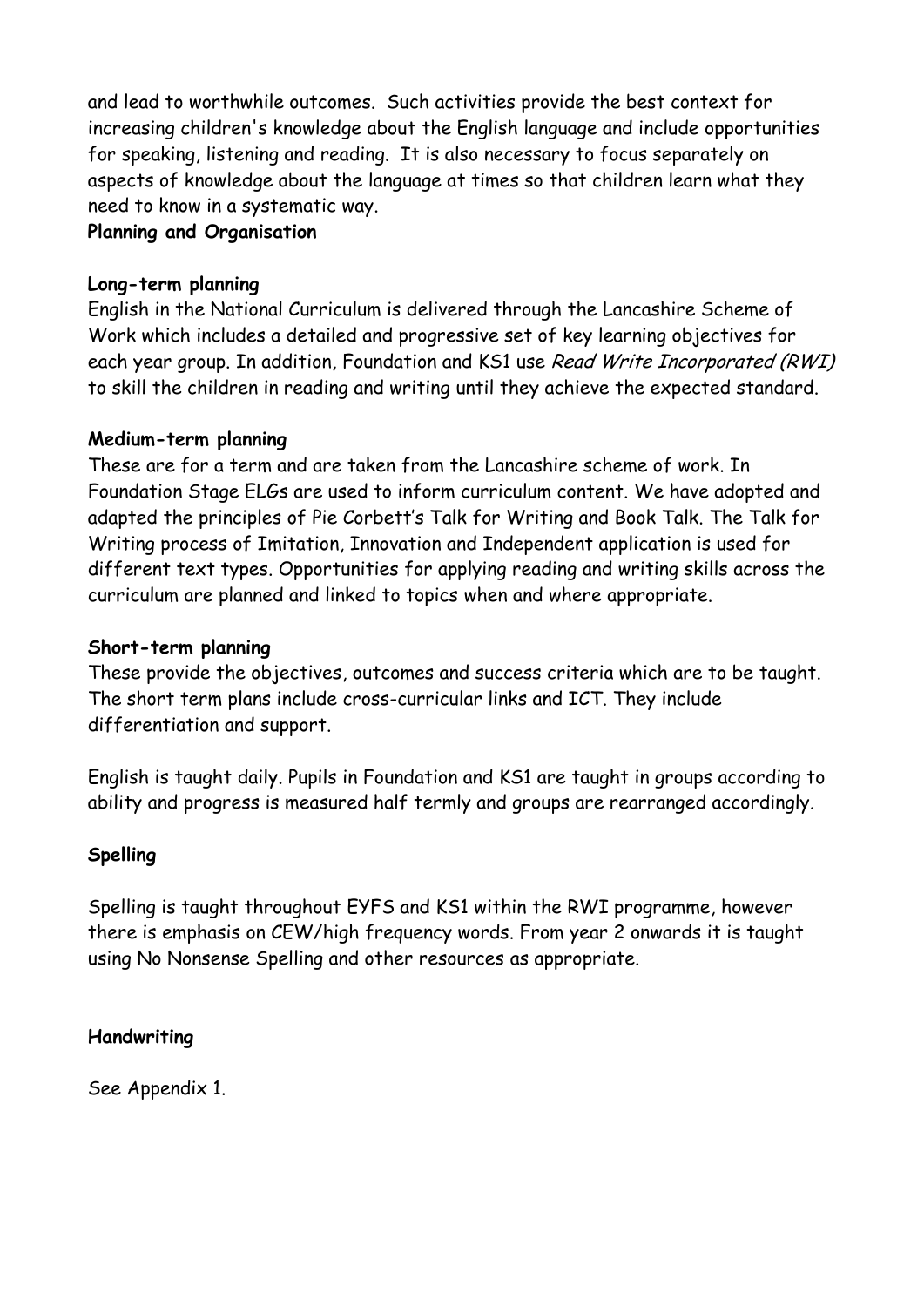#### **Assessment**

We make clear to children the qualities we are looking for in their work. Children are given opportunities to evaluate and reflect on their own work in order that they may develop their own sense of quality. Teachers give clear feedback to children so they know where they have succeeded and what they need to do to improve further. This is achieved using Assessment for Learning strategies: Success criteria and individual targets.

Each teacher keeps their own record of progress in reading and writing and this is recorded termly on the Lancashire Tracker. Each teacher uses the standard reading targets to assess and record progress in reading. Evidence of writing is gathered from a variety of children's work and used to assess progress in writing. At the end of each term we assess pupils' progress towards achieving year group expectations. New individual targets are set termly using the KLIPs which are then shared with the pupils. Parents are informed of progress and individual targets at the Parent Consultation Meetings and on the termly reports.

#### **Special Needs**

I.E.Ps are set to address areas of development. Teachers specify target words or word patterns on the IEPs/provision maps using Codecracker, MUW, catch up lists or Stareway. Pupils who are underachieving are given intervention and the impact is measured and monitored. (See Resources) During lessons objectives are differentiated where necessary to meet the individual needs of all our pupils.

#### **Equal Opportunity**

It is the responsibility of all teachers to ensure that all pupils irrespective of gender, ability including gifted pupils, ethnicity and social circumstances have access to the curriculum and the progress expected from them.

#### **Homework**

Homework is used throughout school to support literacy in the classroom through tasks such as:

- reading with parents and responding to a text
- spelling activities
- comprehension exercises
- research activities
- specific word and sentence level activities
- pieces of written work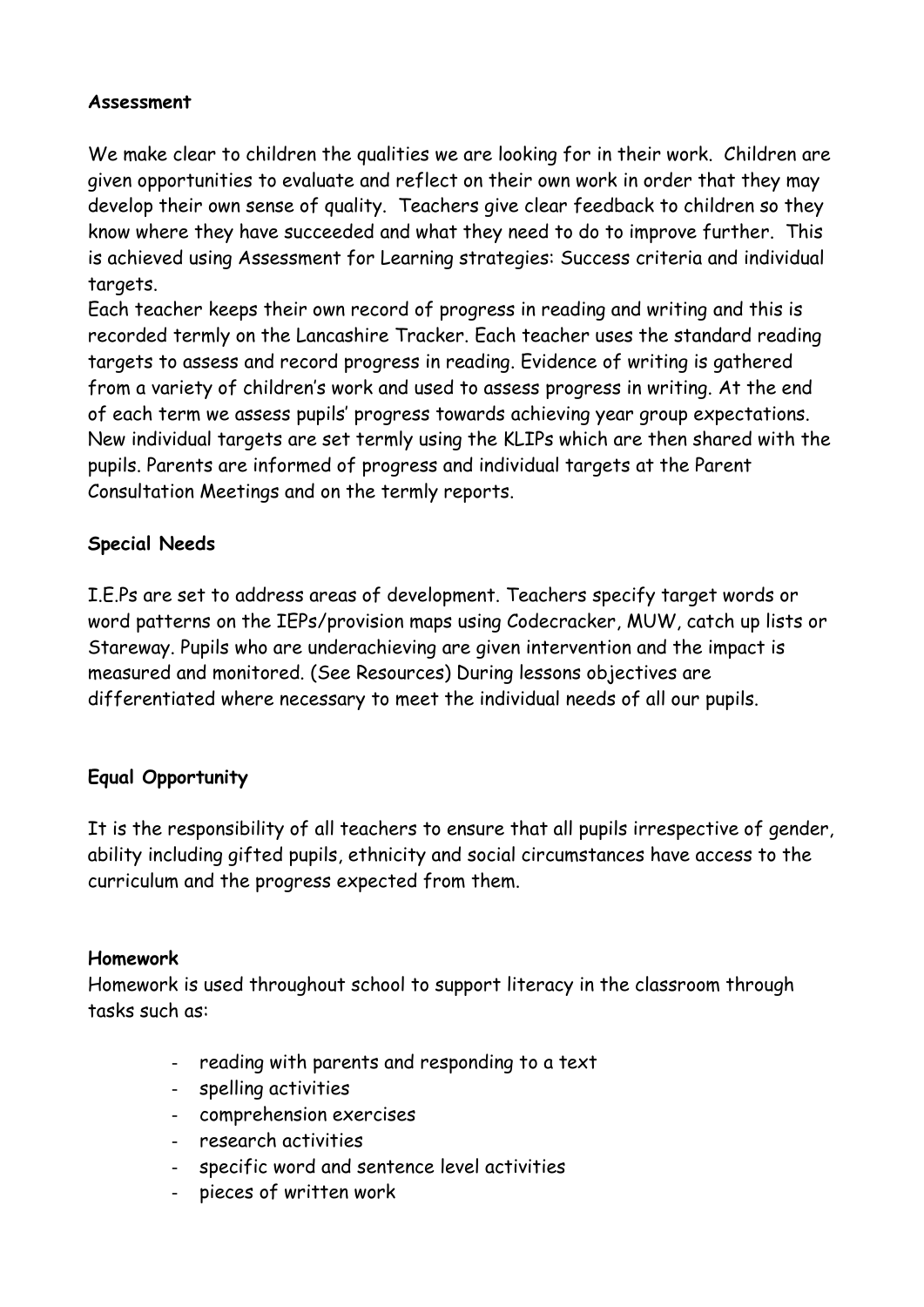#### **Role of the English Subject Leader**

- Take the lead in policy development and the production of schemes of work designed to ensure continuity and progression in Literacy throughout the school
- Support colleagues in their development of detailed planning and implementation of the schemes of work and in assessment and record keeping activities
- Monitor progress in literacy and provide the Head Teacher/Governors with an overview of the action needed.
- Take responsibility for the purchase and organisation of central resources for literacy
- Keep up-to-date with the developments in literacy education and disseminate information to colleagues as appropriate.
- Monitor standards through lesson observations, learning walks and book scrutinies.

#### **Resources**

Classroom:

- Big books
- Listening centres
- Pie Corbett sentence books
- Pie Corbett reference and ideas books (numerous)
- Individual white boards
- Group readers
- Text books Letts, Models for Writing, Fast Forward etc
- Government publications eg, Grammar for Writing
- Dictionaries/thesauri
- Oxford Spelling
- No Nonsense Spelling Scheme (Raintree)
- Collins Big Cat
- Jelly and Bean

#### Central:

- Read Write Inc
- Read Write inc spelling
- Read write Inc Fresh Start
- Oxford Reading Tree
- Big Books